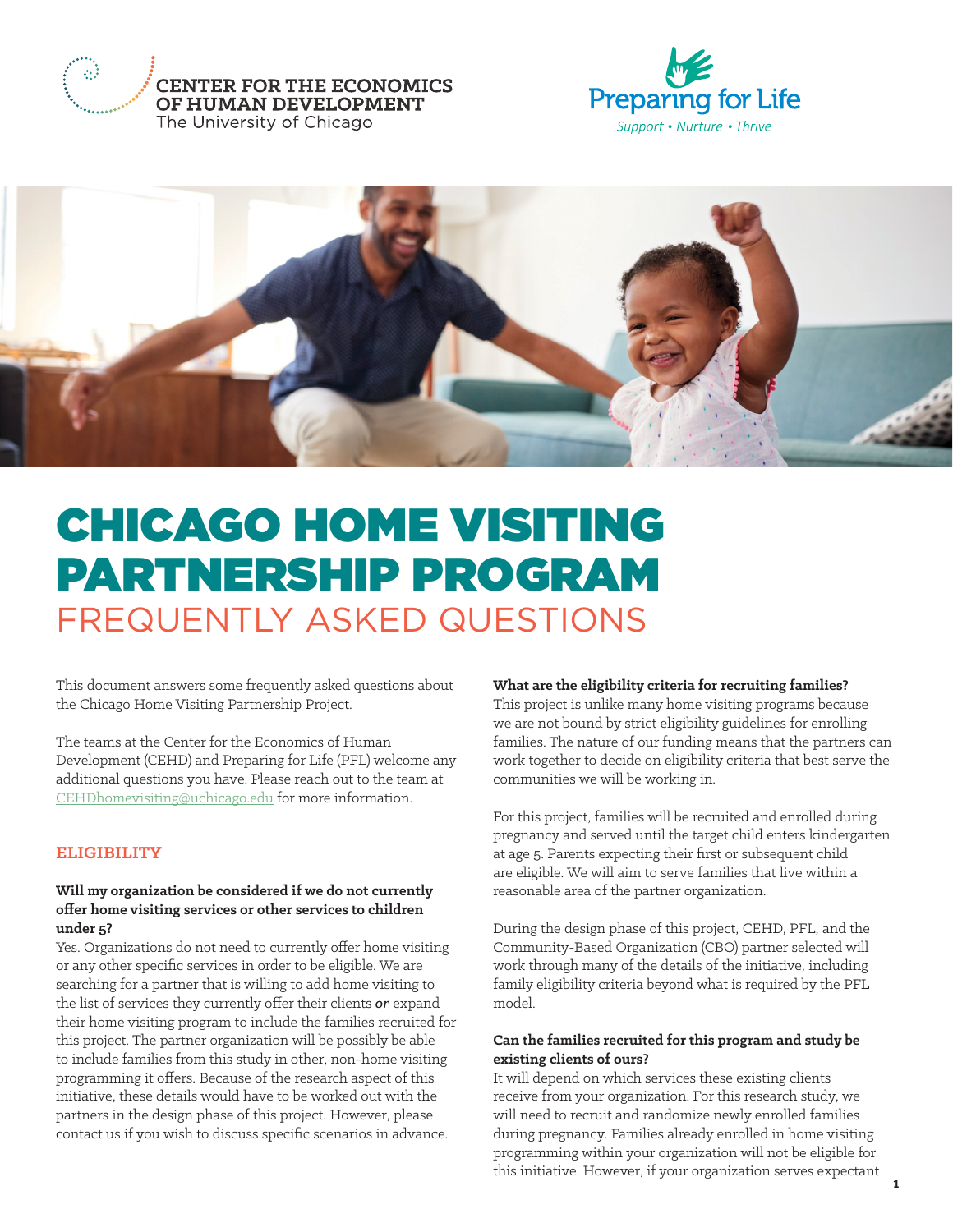parents in ways other than home visiting, those families can be enrolled and served within this program.

# **What type of information will the CBO partner be required to collect for each family?**

This is also a detail that will be covered in our design phase with the three partners. The documentation required for each family will depend on input from the home visitors, supervisors and families on what is appropriate to collect as well as the needs of the research study.

Because the structure of this project is flexible, we don't have any external data collection requirements. We have the ability to collaboratively create the guidelines and requirements to fit our workflow and the families in this project.

# **PREPARING FOR LIFE METHODOLOGY AND MATERIALS**

#### **How is the home visiting curriculum to be used in this project?**

Home visitors use the PFL Curriculum to guide discussion with families on key parenting and family topics. The PFL Curriculum covers seven categories:

- Cognitive Development
- Social and Emotional Development
- Nutrition, Rest and Routine
- Safety and Supervision
- Parental Supports
- Transitions to School

Information is presented in colorful, animated, accessible tip sheets. Some of them are matched with activities and they are easily translated to suit the needs of the audience.

Home visitors aim to stay one step ahead of a child's developmental trajectory so they can introduce tip sheets to support and prepare parents as much as possible for what potentially lies ahead. Materials serve as a guide and can be used as a teaching tool. They also create scope for goal setting and action planning.

The selected partner will have a key role in helping to adapt the material to ensure it is representative of the local community.

# **Does PFL include other methods or approaches?**

Yes. Triple P (a parenting and family support curriculum) is part of the services offered in the current program in Ireland. PFL also delivers a program called Circle of Security (a program designed to give home visitors guidance in supporting attachment).

For this project, we believe it is important to have a formal, evidence-based curriculum for any parenting program used, but we are open as to what specific program will be implemented. As part of the design phase with our partner, we will discuss supplemental curriculum options.

#### **Is PFL an MIECHV approved model?**

Preparing for Life has submitted an application to become a HomVEE approved model, but has not yet received a decision. It is our hope that PFL is accepted as a HomVEE approved model so that a program using it could be eligible for MIECHV funding. This could help to underwrite part of this project, and/or scale and sustain the services beyond this project.

We believe the case is strong for approval since the original PFL study was a randomized control trial that found positive outcomes in several domains tracked by HomVEE.

### **Will the tip sheets be revised to be made culturally sensitive for the population in Chicago?**

Yes, this is critically important. We understand that a model created in Ireland for Irish families and has been shown to work well with Irish families, should not just be used in Chicago without adaptation. The tip sheets and other materials provide an excellent foundation for the approach. The evidence they are based on is solid and there will be more similarities than differences between the work in Ireland and in Chicago. However, there is important work to be done in tailoring how the information is presented so that it resonates with families here. We are committed to working closely with the selected CBO partner to ensure that the materials are appropriate.

Some of the specific adaptations that we anticipate include updating the social service organizations that home visitors can refer families to in the community, changing the imagery and photos in the materials to be representative of diverse families and translating materials to the languages used by the families.

The tip sheets are written currently for about a sixth grade reading level. Our adaptations will retain this level to make sure that the materials are accessible to all.

# **Are the tip sheets and other materials available in other languages?**

They are not yet translated into other languages. Part of our design and adaptation phase will be to understand the language requirements in the area we are serving and to translate the materials as needed.

# **How is home visitor training provided and who is responsible for it?**

PFL has a formal training program for new home visitors. PFL staff will travel to Chicago to deliver training when the CBO partner is identified. The training covers the PFL approach, logic model and practice principles as well as how to use PFL tip sheets and materials The training models the PFL approach of coaching and reflective practice and is very participatory. The PFL Implementation Team will work with the CBO partner to adapt the training to the needs of the CBO partner.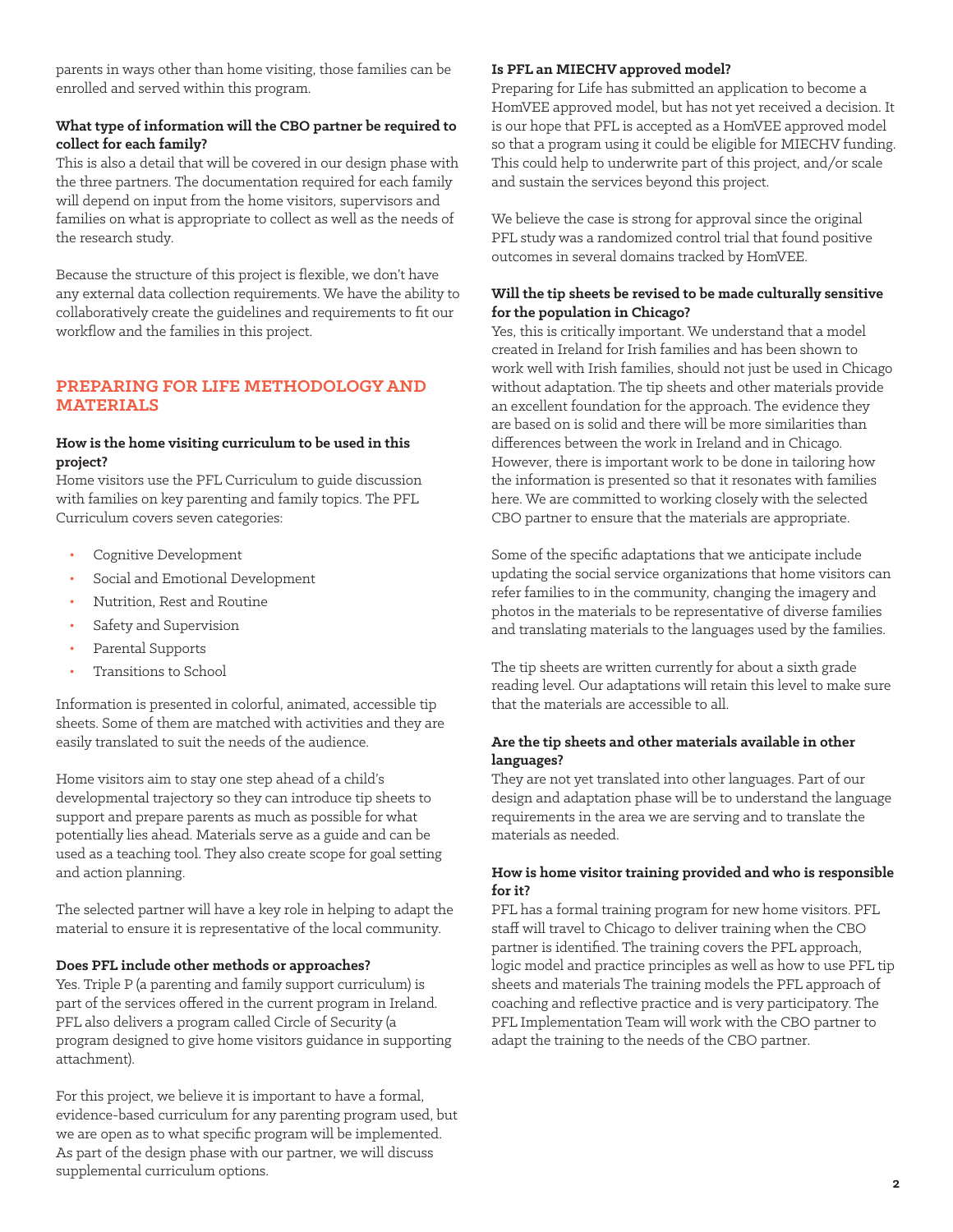# **SERVICE DELIVERY AND IMPLEMENTATION**

#### **What are the expected caseload sizes and visit frequencies?**

The Preparing for Life model requires home visitors to meet with each family on a monthly basis. Families with more immediate needs can have more frequent visits. Home visitors are also encouraged to check in with families via text or other platforms between visits.

Because of the monthly visit schedule, caseloads are between 25–30 families per full-time home visitor. For this project, we will keep caseloads as close to 25 per visitor as possible considering the additional work involved in participating in the research study. This is a point to be confirmed in the design phase, as we don't have strict requirements and we value the expertise that our community-based partner organization brings.

# **Will there be potential to extend this project beyond the five years?**

Yes. We are committed to the sustainability of this program for the CBO partner organization to further serve families. PFL has applied for HomVEE status so that a home visiting program using their model will be eligible for MIECHV funding. We are also open to working with our service delivery partner on ways to make this program sustainable in their portfolio of services.

# **What happens if COVID restrictions limit the ability to conduct in-person visits again?**

PFL (and other home visiting models) have adapted to covid restrictions by developing a variety of creative tactics to engage families. Some of these tactics include contacting families through a variety of online platforms (Zoom, FaceTime, Whatsapp, etc.) and meeting in outdoor settings. This allows home visitors and families to maintain their relationship during restrictions. The type of contact will vary from family to family depending on their wishes and their access to equipment.

During the design phase of this project, the partners will develop a contingency plan based on the experiences of the PFL team and the CBO partner during previous COVID waves. This plan will provide guidance to all of the partners on how to move forward and continue to provide the families with high quality service in the event of new COVID restrictions.

# **How will the three partners (CEHD, PFL and the CBO partner) communicate and collaborate?**

We expect that there will be weekly check-in meetings in the beginning of the partnership to build relationships, get to know the teams and gain an understanding of how to approach the work.

Outside of the weekly meetings, there will be regular update emails. We also can and will adopt other forms of communication that work well for the team.

We understand that some organizations may be very engaged in this work, and others would like to be more hands-off. We can be flexible with the preferences and needs of the organization.

# **RESEARCH**

#### **How much time will project staff need to commit to research data collection and reporting?**

Many of the details of the project, especially the research study, will be designed with significant input from the CBO partner. Both PFL and CEHD are committed to making sure that this project respects home visitors' time and expertise.

The first home visitor(s) hired will have an opportunity to participate in the adaptation of the curriculum and the overall design of the program. Once families are recruited for the pilot, home visitors will work together and with the project partners to assess how well the adapted curriculum works with families. As the project progresses to full implementation, the research team will ask home visitors to complete periodic surveys and participate in interviews one or two times annually.

After full implementation is rolled out, home visitors will serve families as they would in most home visiting programs. There will be some data collection responsibilities, but likely no more than is normally required in this type of work. Typically home visitors will administer developmental screenings, as well as assess family needs and strengths using standardized tools one to four times annually.

# **What tools or assessments will be used with families as a part of the research study?**

This is something we are currently assessing and will continue to work on with our service delivery partner during the design phase. The majority of these decisions will be made with input from the three partners involved as well as our research advisors.

We are committed to using validated measures to track children's development in several different domains. These will come from a combination of parental surveys and direct child assessment. PFL has identified evaluation tools and measures that are designed to support the delivery of the program and provide real time feedback for families as well as gathering research data.

We are also planning to ask home visitors to video record home visits periodically with each family. The frequency of the recordings will be one of the many details we would like to decide in partnership with the CBO and the home visitors. The purpose of the videos will be to assess parent-child interactions, as well as for the home visitors to use as professional development resources during reflective supervision sessions.

# **What's the difference between the treatment and control groups?**

In a randomized control trial (RCT) the participants are randomly placed into two groups, treatment and control, to understand how the practice leads to changes in the groups. The treatment group receives some kind of intervention, in our program, it will be home visits. The control group generally does not receive the intervention, but may have other benefits. In our program, the control group might get developmentally appropriate toys, informational material or be able to participate in group sessions, but will not get home visits.